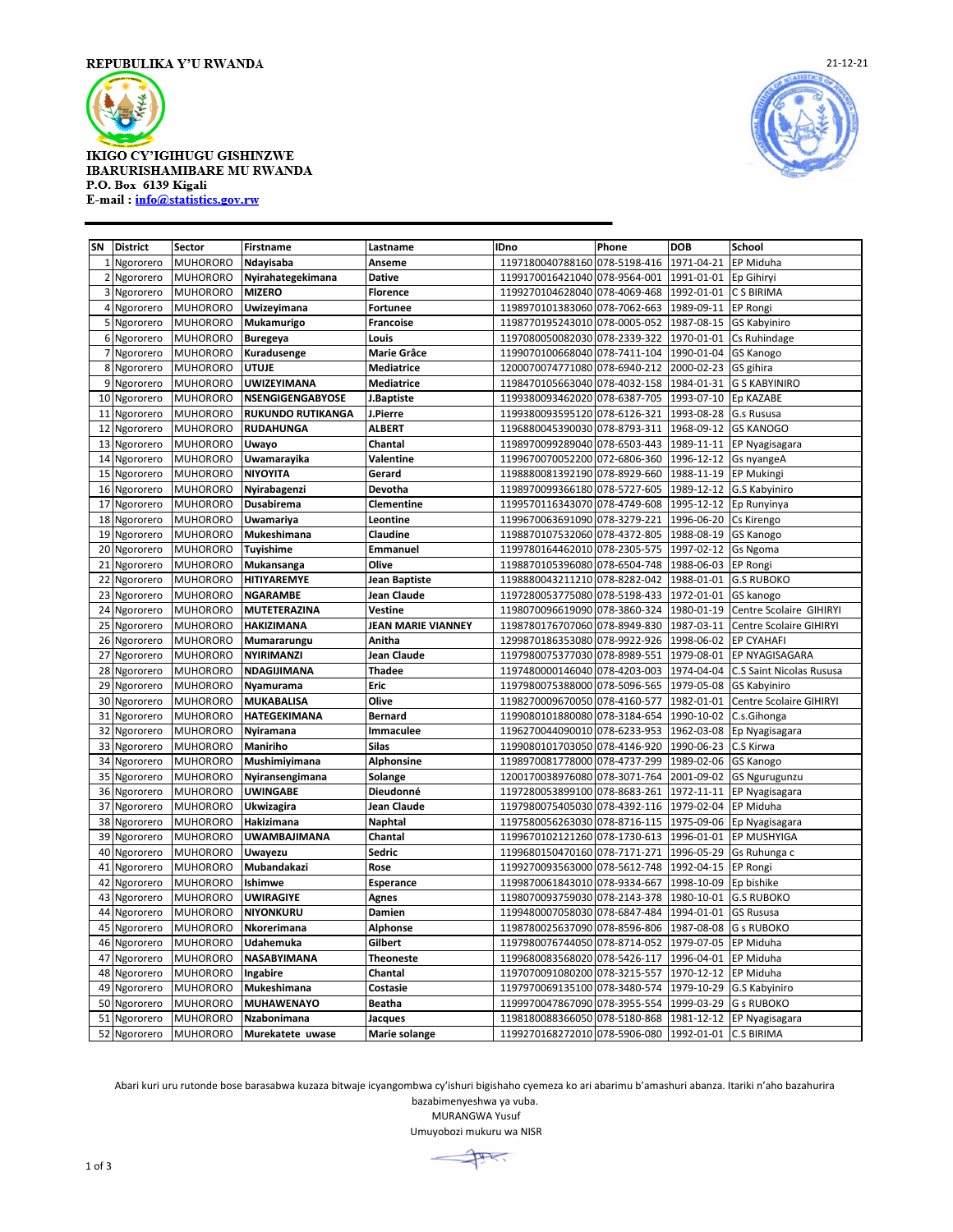

**IKIGO CY'IGIHUGU GISHINZWE** IBARURISHAMIBARE MU RWANDA P.O. Box 6139 Kigali E-mail: info@statistics.gov.rw



|     | 53 Ngororero  | <b>MUHORORO</b> | Habimana            | Ferdinand               | 1198680191465080 078-5810-033    | 0987-09-12            | <b>GS KABYINIRO</b>     |
|-----|---------------|-----------------|---------------------|-------------------------|----------------------------------|-----------------------|-------------------------|
|     | 54 Ngororero  | <b>MUHORORO</b> | <b>Bankundiye</b>   | <b>Marie Gorethe</b>    | 1197070091755010 078-4165-412    | 1970-12-15            | GS kanogo               |
|     | 55 Ngororero  | <b>MUHORORO</b> | NDAYISHIMYE         | Francoise               | 1198070095350070 078-5389-403    | 1980-01-01            | <b>G S KABYINIRO</b>    |
|     | 56 Ngororero  | <b>MUHORORO</b> | <b>GAHAMANYI</b>    | Ladislas                | 1197480056402180 078-3617-614    | 1974-08-02            | <b>G S KABYINIRO</b>    |
| 57  | Ngororero     | <b>MUHORORO</b> | TWAGIRIMANA         | Benjamin                | 1198480183730130 078-8604-416    | 1984-01-01            | G.S Ruboko              |
| 58  | Ngororero     | <b>MUHORORO</b> | <b>IRADUKUNDA</b>   | Chantal                 | 1199770066926040 078-6503-523    | 1997-12-04            | <b>EP Gihiryi</b>       |
| 59  | Ngororero     | <b>MUHORORO</b> | Nyirangirimana      | <b>Beatrice</b>         | 1197970074505030<br>078-6409-670 | 1979-06-10            | GS kamashi              |
|     | 60 Ngororero  | <b>MUHORORO</b> | <b>Byukusenge</b>   | Jeanette                | 1199870169165140 078-1318-400    | 1998-01-28            | EP Miduha               |
| 61  | Ngororero     | <b>MUHORORO</b> | <b>NIRERE</b>       | <b>Marie Josee</b>      | 1197870076221080 078-5043-260    | 1978-07-26            | <b>C.S RUHINDAGE</b>    |
| 62  | Ngororero     | <b>MUHORORO</b> | Mukayiranga         | Jacqueline              | 1198470089042040 078-5422-682    | 1984-06-02            | Ep Nyagisagara          |
| 63  | Ngororero     | <b>MUHORORO</b> | Mutuyimana          | Lainilde                | 1199070110558140 078-9296-711    | 1990-01-01            | G S. Bungwe             |
| 64  | Ngororero     | <b>MUHORORO</b> | <b>YANKURIJE</b>    | Janviere                | 1198770099867040 078-3124-310    | 1987-01-05            | <b>EP Rongi</b>         |
| 65  | Ngororero     | <b>MUHORORO</b> | YAMFASHIJE          | Olive                   | 1198370100048020<br>078-2499-559 | 1983-01-01            | EP Nyagisagara          |
| 66  | Ngororero     | <b>MUHORORO</b> | Ayingeneye          | Claudette               | 1199770059586090 078-6692-138    | 1997-07-15            | G.S Kamashi             |
| 67  | Ngororero     | <b>MUHORORO</b> | <b>Bakuriyehe</b>   | <b>Donathille</b>       | 1198270111099120 078-8802-777    | 1982-05-25            | G. S. Gitwa             |
|     | 68 Ngororero  | <b>MUHORORO</b> | Yamfashije          | <b>Dorothee</b>         | 1199670032436060 078-3319-688    | 1996-01-28            | G s buhoro              |
| 69  | Ngororero     | <b>MUHORORO</b> | <b>UMUHOZA</b>      | <b>CONSOLEE</b>         | 1197770047555080<br>078-8430-197 | 1977-08-24            | <b>GS KANOGO</b>        |
|     | 70 Ngororero  | <b>MUHORORO</b> | NYIRAHAKIZIMANA     | <b>Drocelle</b>         | 1198570031377110 078-5713-741    | 1985-06-25            | <b>G.S RUBOKO</b>       |
| 71  | Ngororero     | <b>MUHORORO</b> | <b>MUTARAMBIRWA</b> | Jean Marie Vianney      | 1197080050021010 078-3531-860    | 1970-01-15            | <b>EP RUKERI</b>        |
| 72  | Ngororero     | <b>MUHORORO</b> | Abimana             | Jean deDieu             | 1199480049857190 078-6443-968    | 1994-03-31            | GS kageshi              |
| 73  | Ngororero     | <b>MUHORORO</b> | Hakizayezu          | <b>Theodore</b>         | 1198280112953040 078-5438-113    | 1982-09-09            | EP Rongi                |
| 74  | Ngororero     | <b>MUHORORO</b> | <b>Uwizeye</b>      | <b>Brigitte</b>         | 1198470108670040 078-4802-433    | 1984-02-05            | <b>GS Kanogo</b>        |
| 75  | Ngororero     | <b>MUHORORO</b> | MUNGANYINKA         | Joseline                | 078-4582-015<br>1197870076165090 | 1978-04-04            | <b>G S KABYINIRO</b>    |
| 76  | Ngororero     | <b>MUHORORO</b> | Nshimiyumuremyi     | Jean Paul               | 1199780057327090 078-6258-401    | 1997-10-11            | <b>EP KARUNDA</b>       |
| 77  | Ngororero     | <b>MUHORORO</b> | <b>Tuyisenge</b>    | Jean Pierre             | 078-6393-446<br>1198880101835040 | 1988-08-13            | Gs kabyiniro            |
| 78  | Ngororero     | <b>MUHORORO</b> | <b>KARANGWA</b>     | <b>Pierre Celestin</b>  | 1197880076347060 078-5147-181    | 1978-01-01            | EP NYAGISAGARA          |
| 79  | Ngororero     | <b>MUHORORO</b> | <b>NDAYISABA</b>    | Justin                  | 1197880076279010 078-3551-481    | 1978-07-18            | <b>EP Rongi</b>         |
| 80  | Ngororero     | <b>MUHORORO</b> | Hategekimana        | <b>Mathias</b>          | 1197880076226190 078-9596-804    | 1978-08-15            | C. S Ruhindage          |
| 81  | Ngororero     | <b>MUHORORO</b> | MUKANDAYISABA       | Ange                    | 1199670191407030 078-5685-848    | 1996-01-01            | <b>EP KARAMBO</b>       |
| 82  | Ngororero     | <b>MUHORORO</b> | <b>KAGABO</b>       | Adrien                  | 1197880076073010 078-3896-654    | 1978-06-01            | EP NYAGISAGARA          |
| 83  | Ngororero     | <b>MUHORORO</b> | AKAYEZU             | <b>Marie Claire</b>     | 1199370021413050 078-5445-948    | 1993-05-02            | Gs Rubona               |
| 84  | Ngororero     | <b>MUHORORO</b> | Mpinganzima         | <b>Floride</b>          | 1197870076075090<br>078-7711-884 | 1978-02-16            | EP Nyagisagara          |
| 85  | Ngororero     | <b>MUHORORO</b> | Niyonsenga          | Jean Baptiste           | 1197780061296090 078-4800-383    | 1977-07-15            | EP Rongi                |
| 86  | Ngororero     | <b>MUHORORO</b> | <b>NOHERI</b>       | Jean claude             | 1199280119875120 078-1166-329    | 1992-01-01            | <b>G s RUBOKO</b>       |
| 87  | Ngororero     | <b>MUHORORO</b> | Nyirabagoyi         | <b>Dancille</b>         | 1196470040687090 078-5430-374    | 1964-06-18            | GS Kanogo               |
| 88  | Ngororero     | <b>MUHORORO</b> | Ahimana             | <b>Jeannette</b>        | 1197870076220090 078-2128-772    | 1978-01-01            | <b>GS KANOGO</b>        |
| 89  | Ngororero     | <b>MUHORORO</b> | Mukamurigo          | XXX                     | 1198170090354060 078-9852-315    | 1981-04-16            | <b>EP Butezi</b>        |
| 90  | Ngororero     | <b>MUHORORO</b> | Kubwimana           | Clarisse                | 078-6465-645<br>1199570035501020 | 1995-11-29            | Gs kanogo               |
| 91  | Ngororero     | <b>MUHORORO</b> | Nshuti              | Norbert                 | 1197680057434020<br>078-3581-745 | 1976-02-16            | <b>GS KANOGO</b>        |
| 92  | Ngororero     | <b>MUHORORO</b> | Mumararungu         | Aniha                   | 1199870186353080<br>078-9922-926 | 1998-06-02            | <b>EP CYAHAFI</b>       |
| 93  | Ngororero     | <b>MUHORORO</b> | <b>UWITONZE</b>     | Nadine                  | 1199470074375090 078-2684-684    | 1994-01-01            | <b>CS GIHIRYI</b>       |
| 94  | Ngororero     | <b>MUHORORO</b> | <b>BIHOYIKI</b>     | <b>EMMANUEL</b>         | 1197180040786000<br>078-3453-633 | 1971-06-03            | EP NYAGISAGARA          |
| 95  | Ngororero     | <b>MUHORORO</b> | NKURIKIYINKA        | Emmanuel                | 1197680057542020 078-6503-007    | 1976-12-24            | <b>G.S RUBOKO</b>       |
| 96  | Ngororero     | <b>MUHORORO</b> | Nyanzira            | <b>Floride</b>          | 1199470062562040<br>078-6850-461 | 1994-01-01            | CS Rongi                |
| 97  | Ngororero     | <b>MUHORORO</b> | Muhabwanimana       | Venuste                 | 1198980194942040<br>078-7364-854 | 1989-10-10            | EP Rongi                |
|     | 98 Ngororero  | <b>MUHORORO</b> | Uwamariya           | Jacqueline              | 1197570056196160 078-8295-831    | 1975-08-30            | EP Miduha               |
| 99  | Ngororero     | <b>MUHORORO</b> | Uvugindamutso       | <b>Brigitte</b>         | 1199470181134080<br>078-4593-858 | 1994-09-15            | GS kigali               |
|     | 100 Ngororero | <b>MUHORORO</b> | Rutikanga           | Jean Baptiste           | 1198080093819060 078-9898-108    | 1980-04-12            | GS Kanogo               |
| 101 | Ngororero     | <b>MUHORORO</b> | Umutoniwase         | Clemence                | 1199470150161020 078-9888-521    | 1994-07-01            | <b>G S MUKORE</b>       |
| 102 | Ngororero     | <b>MUHORORO</b> | <b>HABIMANA</b>     | JEAN                    | 1198380082247020 078-3824-929    | 1983-05-22            | Centre Scolaire GIHIRYI |
| 103 | Ngororero     | <b>MUHORORO</b> | Uzayisaba           | Olive                   | 1198670083207050 078-5096-512    | 1986-12-27            | <b>EP Rongi</b>         |
|     | 104 Ngororero | <b>MUHORORO</b> | Nshuti              | Parfait Marie Pacifique | 1199070102951180 078-9886-308    | 1990-11-11 C S Miduha |                         |
|     | 105 Ngororero | <b>MUHORORO</b> | Mukanyandwi         | Odette                  | 1198970183159050 078-5647-849    | 1989-01-01 GS RUBOKO  |                         |
|     |               |                 |                     |                         |                                  |                       |                         |

Abari kuri uru rutonde bose barasabwa kuzaza bitwaje icyangombwa cy'ishuri bigishaho cyemeza ko ari abarimu b'amashuri abanza. Itariki n'aho bazahurira

bazabimenyeshwa ya vuba.

MURANGWA Yusuf Umuyobozi mukuru wa NISR

 $\overline{+}$